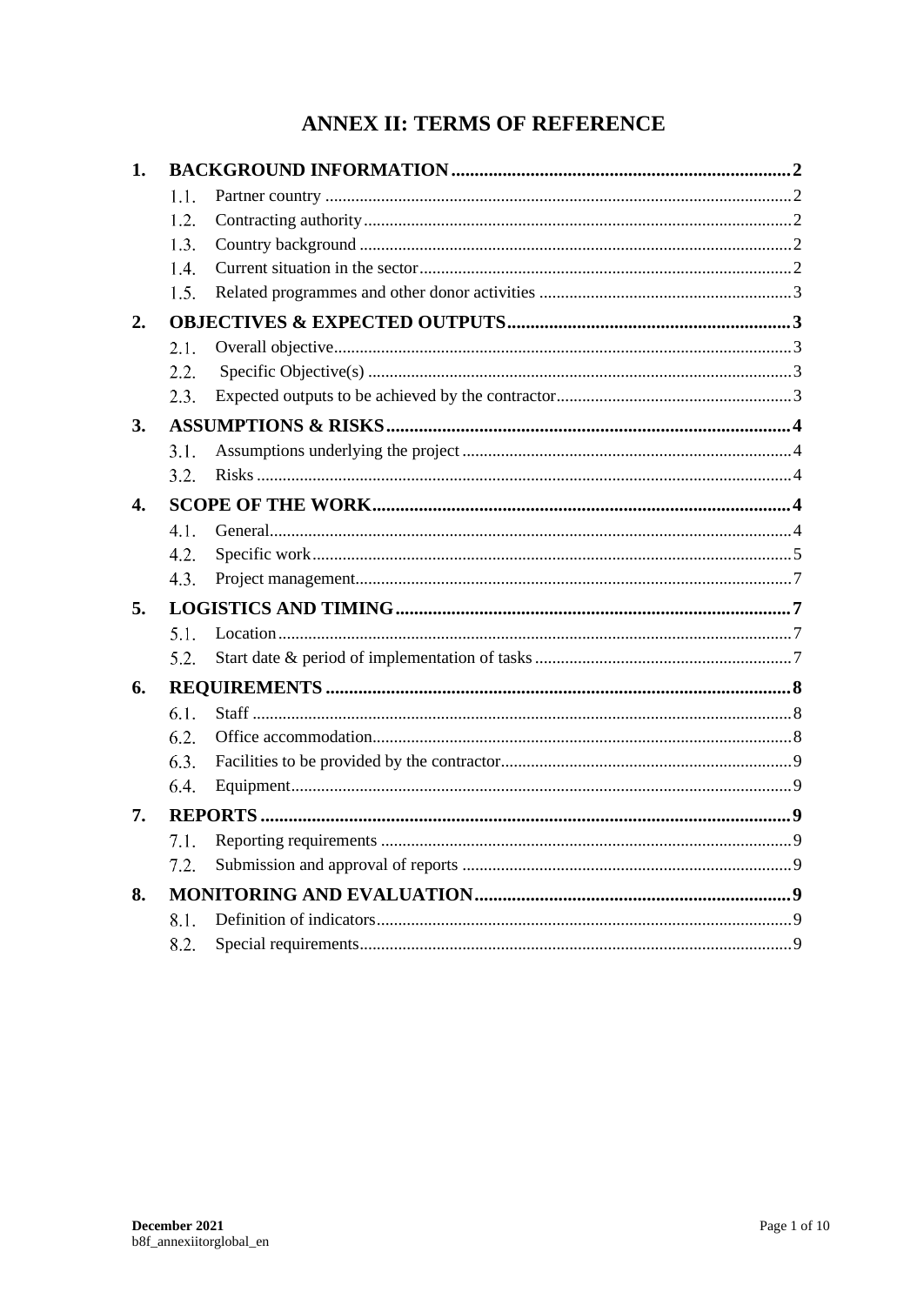# **1. BACKGROUND INFORMATION**

# **Partner country**

Republic of Serbia

# 1.2. Contracting authority

Public Enterprise "VOJVODINAŠUME"

Preradovićeva 2, 21131 Petrovaradin, Republic of Serbia

# 1.3. Country background

The target area of Gornje Podunavlje is situated in the border triangle of Hungary, Croatia and Serbia, a natural model region for transnational cooperation. It occupies an area of 19,605ha on the left bank of the Danube and is one of the last big oases of swampy wood complexes. The richness in habitat types like water ponds, forests, meadows etc. makes it famous for its diversity of fauna and flora. This area has one of the most diverse bird faunas in Serbia, >70% of species in Serbia were recorded in this nature reserve.

Vojvodinašume Public Forest Enterprise, as the forestry agency of the province of Vojvodina, is the managing authority of all protected areas in this province, including the Gornje Podunavlje Special Nature Reserve. Vojvodinašume joined the DANUBEPARKS Network during the implementation of SEE/A/064/2.3/X and, since then, has participated actively in most activities and meetings, thus showing great interest and responsibility for transnational cooperation in nature protection along the Danube. The ambitious participation and the experiences in the DANUBEPARKS network, in combination with the great capacity in forest management and conservation, qualifies Vojvodinasume to implement the the large-scale restoration actions in the frame of LIFE WILDisland.

Vojvodinašume plays an important role in bringing together Protected Area administrations with forestry agencies along the Danube, and serves as promotor for the implemenation of the WILDisland initiative outside the EU territory. As managing authority of several protected areas along the Danube in Serbia, additionally, Vojvodinašume has a strategic relevance for the replication of the project outputs and anchoring the WILDisland initative in Serbia in the Life-after-Lifer period.

## **Current situation in the sector**

LIFE WILDisland focus is on the conservation of the priority habitat type 91E0\* (Alluvial forests with Alnus glutinosa and Fraxinus excelsior (Alno-Padion, Alnion incanae, Salicion albae) by way of coordinated, Danube-wide conservation and restoration of the Danube islands. Danube islands are flagship sites for the preservation of intact riverine habitats and make up over one-third of 91E0\* surface area in Danube Natura 2000 sites. Developed within the framework of the Interreg DANUBEparksCONNECTED project, the Danube Wild Island online tool produced the first ever inventory of the Danube islands. The Danube Wild Island Habitat Corridor located within the overall LIFE project area contains around 900 islands covering a surface area of over 138,000 ha; 385 islands can be characterized as being in a near-natural state. Of these, 147 islands (14,000 ha) can be described as pristine and characteristic of river wilderness. These form the core of the LIFE WILDislands project. The 91E0\* habitat is found in all Danube LIFE WILDisland countries. Approx. 28,000 ha of 91E0\* habitat may be found in the 101 Natura 2000 sites on the main course of the Danube, whereby none have been listed in Romania to date (based on new findings during WILDisland preparation, process with competent authority started to introduce this habitat into SDF). 90% of the Danube islands host 91E0\* alluvial forests; on 65% of the islands, 91E0\* is in fact the dominant habitat type. Initial habitat analyses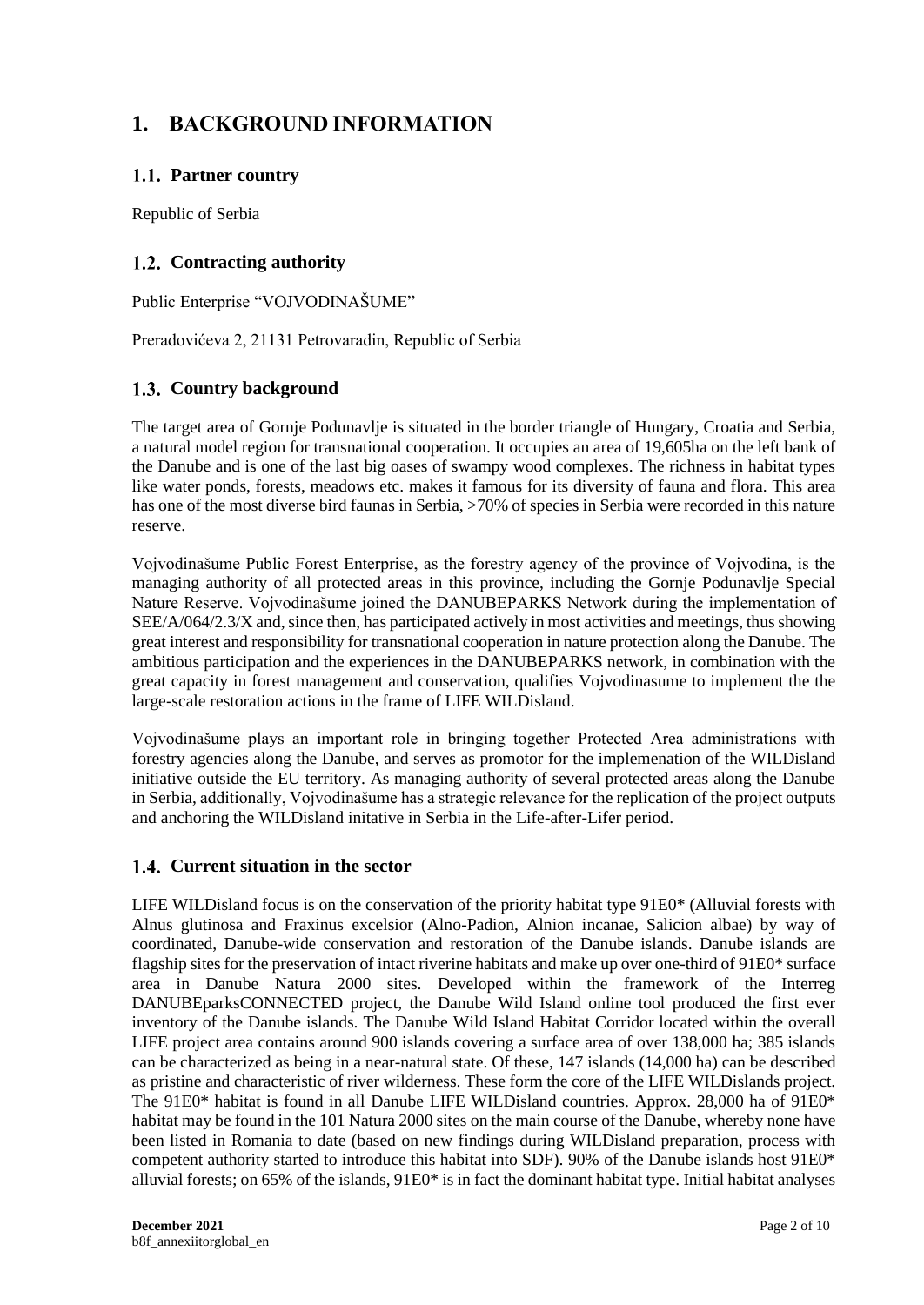have shown that islands populated mainly by softwood alluvial forests make up 34% of the total surface of 91E0\* in Natura 2000 along the Danube. When including islands with softwood alluvial forests as a sub-dominant habitat type, coverage is even higher. In some Danube countries, islands constitute up to 60% of all softwood alluvial forests.

The conservation status of the alluvial forest habitat type 91E0\* is bad in the Alpine and Continental regions and unfavourable-inadequate in the Pannonian and Black Sea regions. As reported in Article 17, the chief strains on this habitat include changes in the state of bodies of water, forestry operations (e.g. plantations) and invasive species. Other serious threats include recreational and other human activities. To ameliorate this poor conservation state and reverse this negative trend, coordinated transnational action is required to prevent further degradation and isolation of 91E0\*. While the conservation status of 91E0\* is generally unsatisfactory across all biogeographic regions, 40% of softwood forests on Danube Islands display a near-natural state (Categories A and B); there are even primeval stands of 91E0\*. LIFE WILDisland represents one of the last remaining wilderness in Central Europe, with 106 Danube islands (3,290 ha) hosting near-pristine softwood stands (wildisland.danubeparks.org). This is a unique natural asset of European importance.

# **Related programmes and other donor activities**

In total, the LIFE WILDisland project consortium has already implemented the impressive number of 76 LIFE projects.

Many of these projects focused on the conservation and restoration of riparian and alluvial sites, and

32 projects actually dealt with 91E0\* habitats (and/or connected riparian species).

Between 2009–2018, the consortium has continuously "delivered" best practice LIFE projects (2009

NPDA, viadonau: Restoration of Danube river banks LIFE02 NAT/A/008518; 2010 DDBRA: Saving

Pelecanus crispus in the Danube Delta LIFE05 NAT/RO/000169; 2015 viadonau: Living space in the

rivers of Mostviertel-Wachau LIFE07 NAT/A/000010; 2018 BROZ: LIFE10 NAT/SK/000079 APUS & NYCTALUS).

# **2. OBJECTIVES & EXPECTED OUTPUTS**

# **Overall objective**

The overall objective (Impact) to which this action contributes is:

Implementation of conservation and restoration measures for Danube islands as flagship sites for river dynamics and morphology to counteract further degradation and isolation of 91E0\* alluvial softwood forests.

## **Specific objective(s)**

The specific objective (Outcome 1) of this contract is as follows:

• Provide professional and timely implementation of procurement procedures and professional project management, coordination and finance management services for project: LIFE WILDisland

# **Expected outputs to be achieved by the contractor**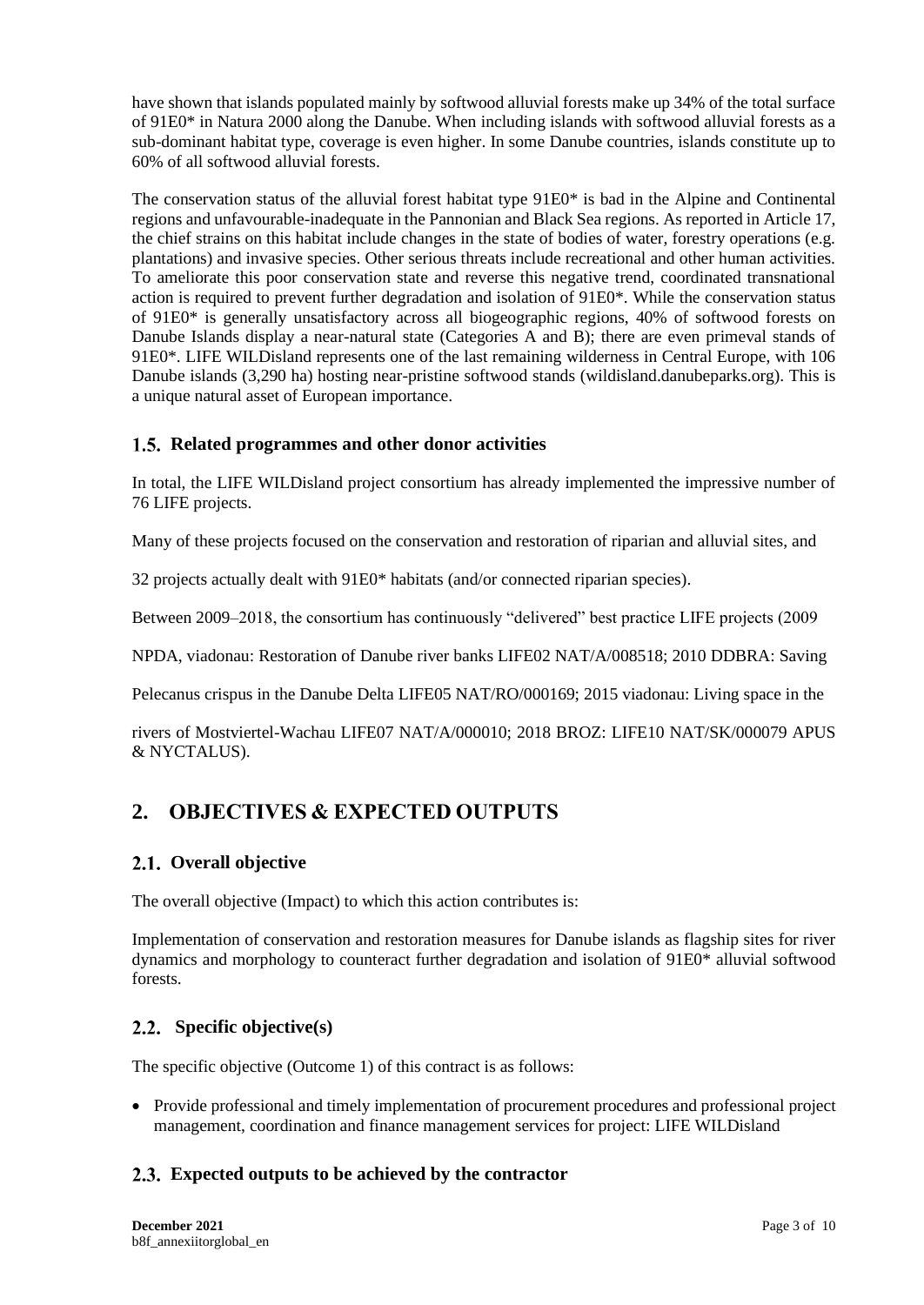The expected outputs of this contract correspond to Outcome 1:

- Implement the public procurement plan of project LIFE WILDisland based on PraG (Procurement And Grants for European Union external actions – A Practical Guide).
- Provide overall project and financial management assistance for project LIFE WILDisland, according to LIFE Programme requirements.

# **3. ASSUMPTIONS & RISKS**

## **Assumptions underlying the project**

Availability of financial resources for the project needs;

• Involved staff responsible, competent and motivated;

• The persons involved in project management (internal and external staff) maintain regular and continuous communication within the partnership and with the Programme authorities.

## **Risks**

Restrictions due to Covid-19 pandemic:

The Covid-19 pandemic caused serious impact all over Europe, with dramatical changes in social and business life. The future development is hardly to predict from the today´s point of view, limitations, restrictions and negative can have serious impact on network communication, dissemination, but also for the consultation of stakeholders, the planning and implementation of construction works.

Mitigation:

Basically, for all actions buffer time is planned. Delays in the early phase of the project due to Covid-19 can be compensated in the later phase. Based on the lessons-learnt in 2020/2021 no delays are expected for river and forest restoration measures. For the communication measures, alternatives are planned (see E.1, E.2). The alternatives (online communication, webinars, hybrid conferences) found the way into standard communication as it helps to reduce travel (costs) and the ecological footprint of the project, and further increases the reach of communication measures.

# **4. SCOPE OF THE WORK**

### **General**

### **4.1.1. Description of the assignment**

The service should include the professional and timely implementation of procurement procedures based on PraG (Procurement And Grants for European Union external actions – A Practical Guide) and professional project management, coordination and finance management services for project: LIFE WILDisland.

### **4.1.2. Geographical area to be covered**

Petrovaradin, AP Vojvodina, Republic of Serbia.

### **4.1.3. Target groups**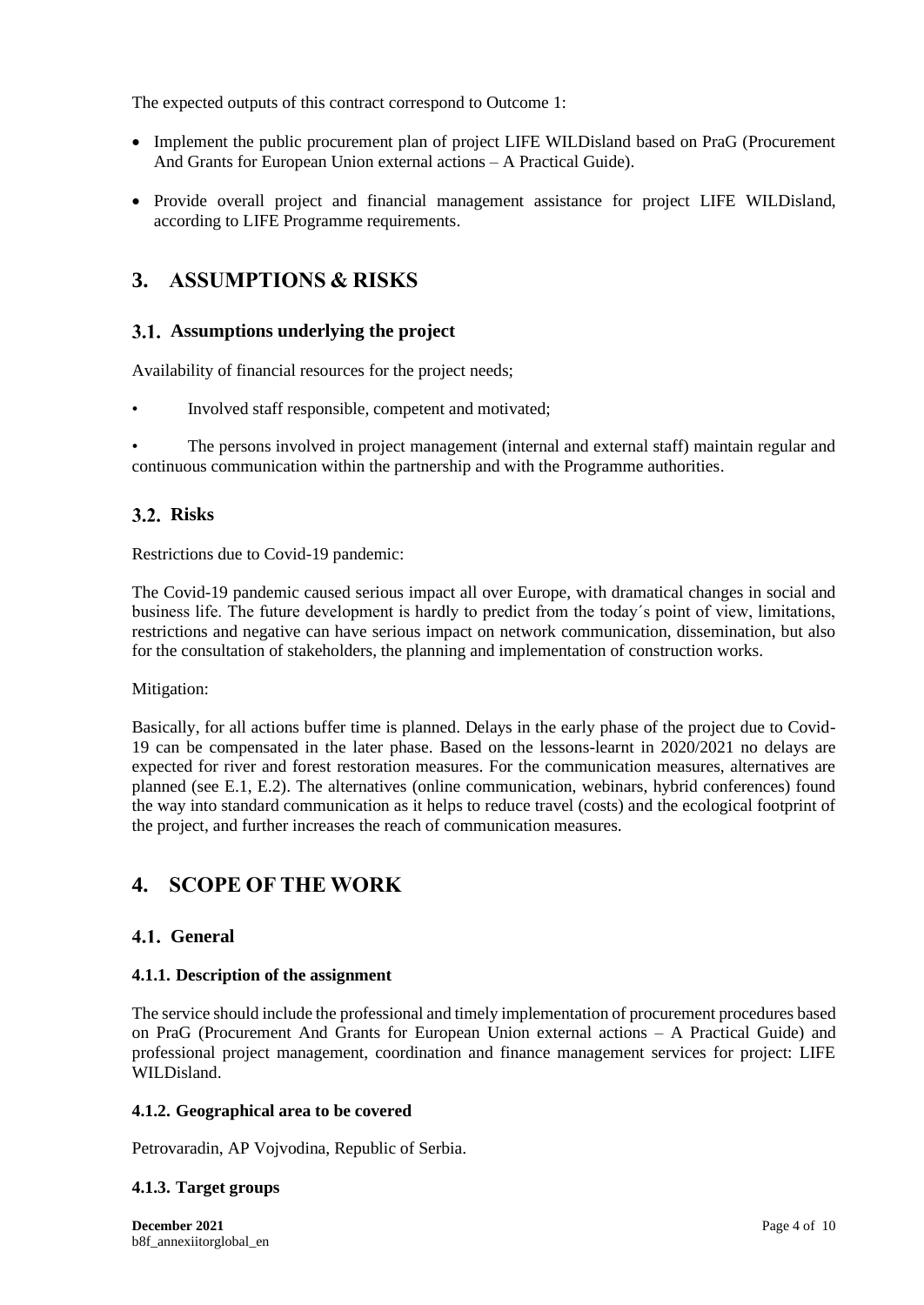The project's target groups:

- EU-institutions & policy makers,
- National and regional public authorities,
- Infrastructure and (public) service providers,
- International organisations and conventions,
- Universities, scientific institutions,
- Protected Area Networks,
- Interest Groups incl. NGOs,
- Cities and local municipalities,
- General public.

# **Specific work**

The service will be contracted for about 5 years and 5 months period of project implementation (from contract signature until project closure), as a part time job (15% working time) and the offer is to be made for lump sum for the complete service of technical support.

The service should include the following tasks:

### **I. Implement the public procurement plan of project LIFE WILDisland based on PraG (Procurement And Grants for European Union external actions – A Practical Guide).**

The Consultant should provide expert services in implementing all procurement procedures for project LIFE WILDisland according to the Practical Guide of the EC, as well as LIFE Programme requirements.

The Consultant is obligated to provide expert consultation to the Contracting Authority regarding procurement procedures upon request, by telephone, email or personally within working hours.

The service covers the preparation of the tender dossiers in accordance with the contracting and implementation plan as follows:

### **1. SINGLE TENDER - SERVICES:**

### **Visibility services and Event organization services:**

*- WILDisland event 2025 in Belgrade (including workshop and study visit to restoration sites)* 

*- 6 Workshops for information on project results with local stakeholders* 

- *Local brochure* 

*- 4 info boards (restoration site Sidearm 1, Sidearm 2, Mišvald oxbow 2x)* 

### **2. SINGLE TENDER - SERVICES:**

**Services of Development of Project technical documentation** for dredging Sidearm 1, Sidearm 2, Mišvald oxbow

**3. SIMPLIFIED TENDER - SERVICES: Services of Reforestation**

**4. SINGLE TENDER - SERVICES: Implementation of survey in the region of SNRGP: pre-/postmonitoring**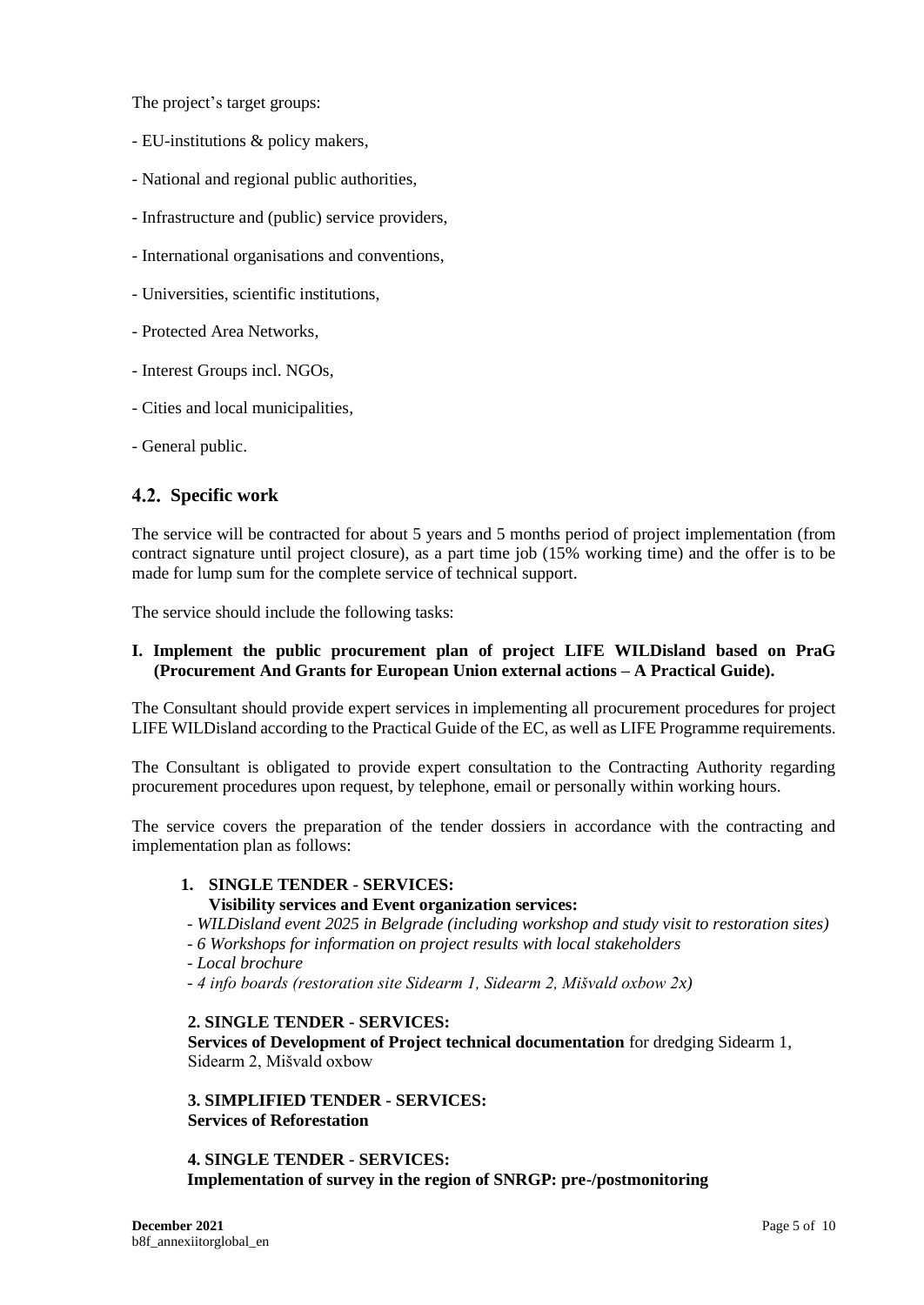# **5. SINGLE TENDER - SERVICES:**

**Services of Hydrological data collection and Morphologyical and biotic data collection for project site**

**6. LOCAL OPEN TENDER - SUPPLY: Purchase of Excavators** 

## **7. DIRECT PURCHASE - SUPPLY: Purchase of office equipment: Laptops and Multifunction laser printers**

It should be noted that the above Procurement Plan might be revised during the course of implementation, therefore any changes requested by the Contracting Authority to the initial Procurement plan should be adopted by the Consultant with no changes to the contract value.

All tender dossiers have to be prepared according to the provisions of PRAG rules, in English language and the Consultant is obliged to send all prepared documents by e-mail to the Contracting Authority. In the case of request for any changes in the tender dossiers, the Consultant is obligated to adopt them and to send revised tender dossier back to the Contracting Authority.

The Contracting Authority is obligated to provide all the necessary information to the Consultant needed for the preparation of Terms of References and Technical Specifications. The Contracting Authority is also obligated to prepare the list of potential tenderers and to send it to the Consultant to prepare the List of entities.

Details about timing of public procurement procedures will be communicated by the Contracting Authority during contract implementation.

The Consultant should participate in tender evaluations upon Contracting Authority request at the premises of the Contracting Authority. The Consultant is required to participate in the opening, examination, evaluation and ranking of tenders or applications, upon the request of the Contracting Authority, at their premises, in the role of Consultant and internal monitoring.

Also, the service should include the preparation of contracts and notification to candidates, as well as contract addendums if requested by the Contracting Authority.

Furthermore, the Consultant should provide expert support in the preparation of documentation for VAT exemption if requested by the Contracting Authority.

### **II. Provide overall project and financial management assistance for project LIFE WILDisland, according to LIFE Programme requirements.**

The service should include:

Project administration:

- Administration and adequate preparation of documentation for archiving.
- Preparation of storage documentation for a period of 7 years.

#### Assistance with project reporting:

- Identification of relevant areas of reporting per project periods;
- Collection of relevant information and documents from the management team;
- Giving an assessment of the adequacy of data;

- Assistance in collecting and preparing all required and relevant supplementary and supporting documents;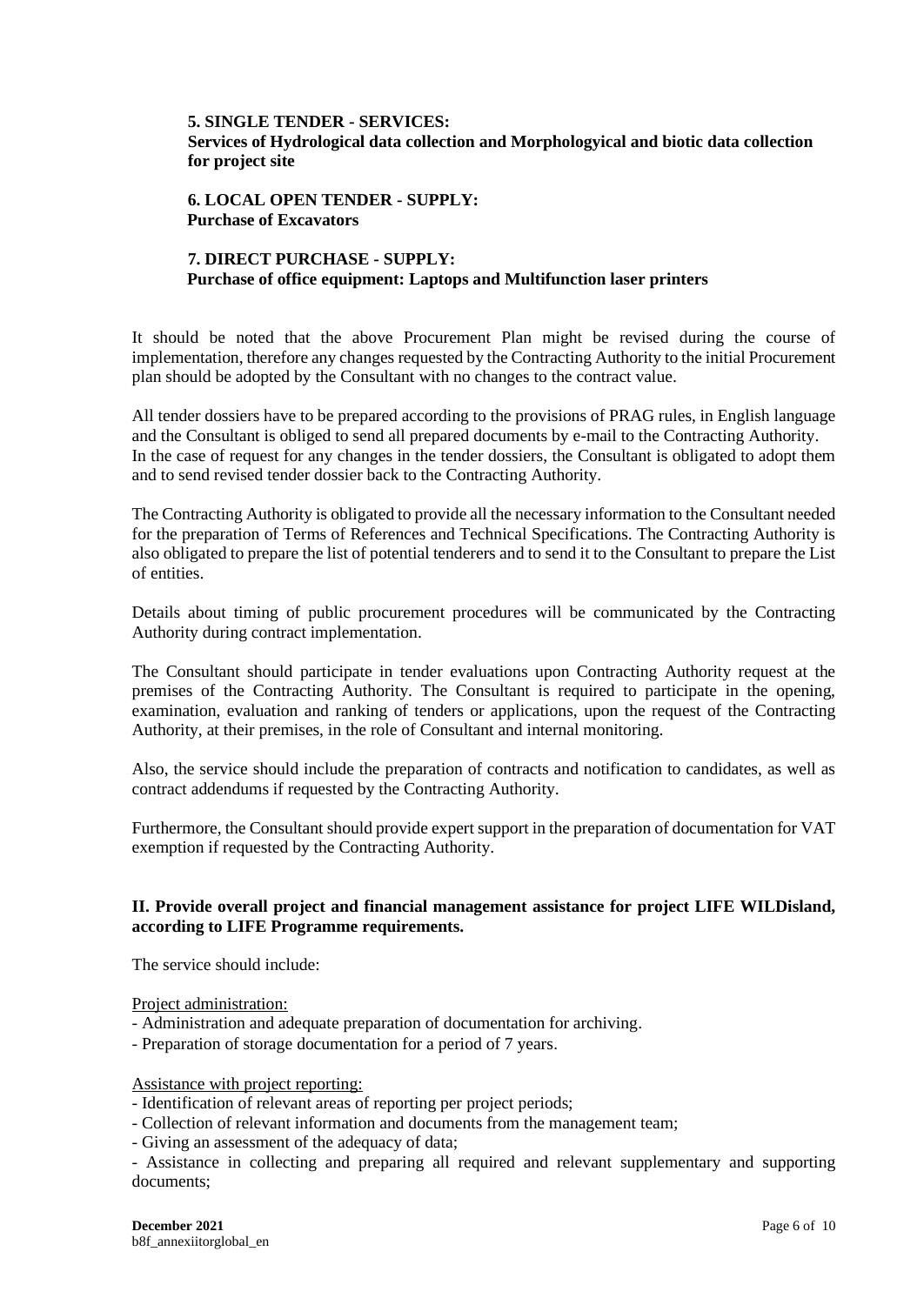- Amendments, modifications and adaptations in accordance with the requirements of reporting forms;

- Assistance in preparation of annual and mid-term reports,

- Assistance with clarification requests for reporting at the request of the competent control body.

#### Project management and monitoring services:

In order to harmonize the implementation of project activities with the approved activities and the associated project budget, the Consultant should provide professional assistance with:

- Continuous analysis of project progress in order to support management and adequate decisionmaking;

- Periodic assessment of the effectiveness, impact, sustainability and relevance of the project in the context of the identified objectives;

- Providing guidelines on the visibility of the project to the public,

- Ensuring efficient implementation, as well as regular monitoring, ie. providing support to the project team.

- Tracking costs and spending according to budget lines and schedule,

- Verification, revision and adjustment of the public procurement project plan based on project needs,

- Professional support in preparation of project modification requests according to LIFE Programme requirements if requested by the Contracting Authority.

The consultant must also comply with the Communication and Visibility Requirements for European Union External Actions laid down and published by the European Commission. (See https://ec.europa.eu/international-partnerships/comm-visibility-requirements en ).

### **Project management**

#### **4.3.1. Responsible body**

The Consultant is responsible for all activities regarding this contract.

### **4.3.2. Management structure**

Contracting Authority: Public Enterprise "Vojvodinašume" PETROVARADIN, Preradovićeva 2, 21131 Petrovaradin. The responsible person for implementation of the tasks related to this contract on behalf of the Contracting Authority is Ms. Ivana Vasić as project manager.

### **4.3.3. Facilities to be provided by the contracting authority and/or other parties**

Not applicable.

# **5. LOGISTICS AND TIMING**

### **Location**

Petrovaradin, Autonomous Province of Vojvodina, Republic of Serbia.

### **Start date & period of implementation of tasks**

The intended start date is the date of signature of the contract by both parties and the period of implementation of the contract will be about 5 years and 5 months from this date (from the contract signature to the end of the project). Please see Articles 19.1 and 19.2 of the special conditions for the actual start date and period of implementation.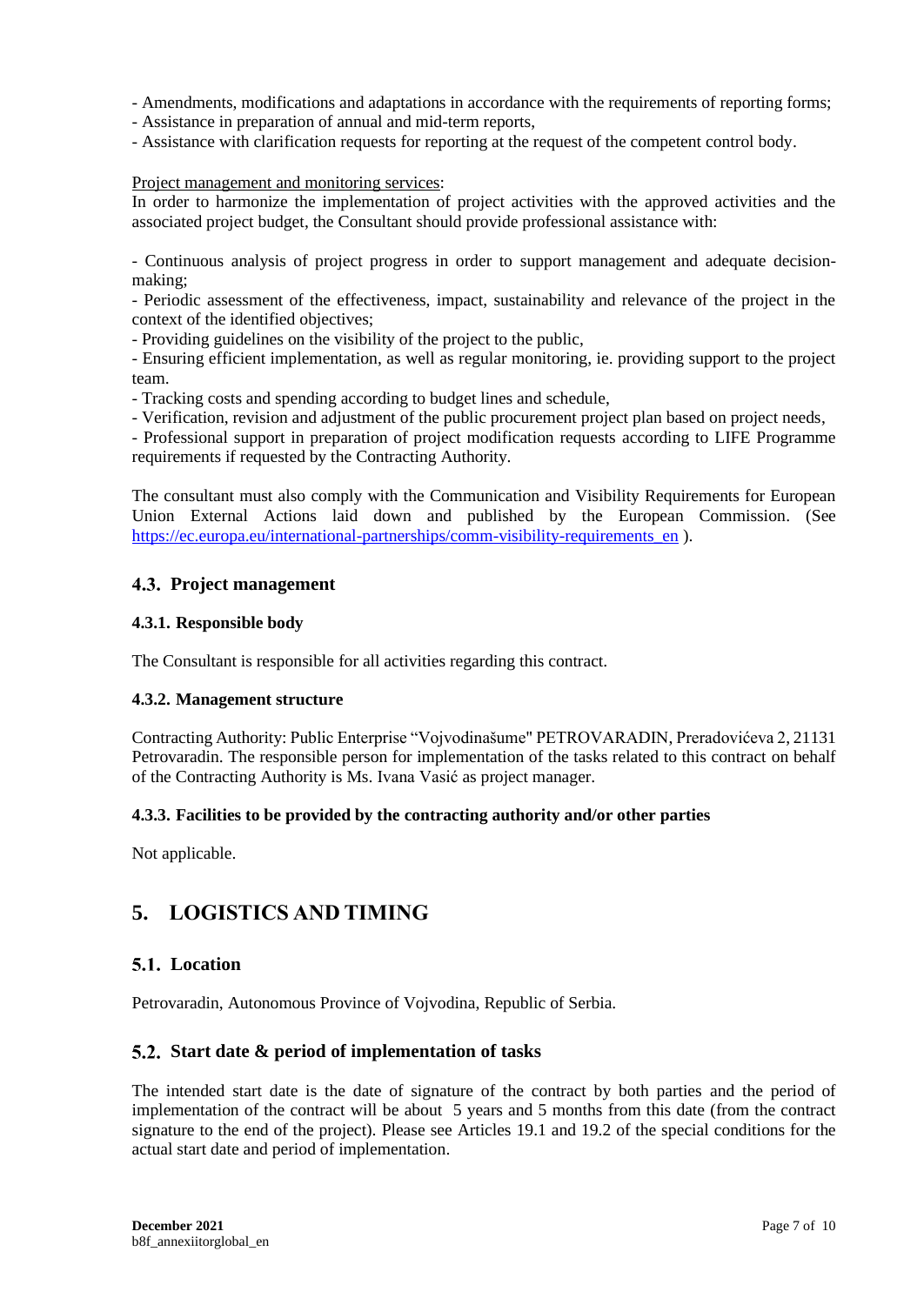# **6. REQUIREMENTS**

## **Staff**

Note that civil servants and other staff of the public administration of the partner country, or of international/regional organisations based in the country, shall only be approved to work as experts if well justified. The justification should be submitted with the tender and shall include information on the added value the expert will bring as well as proof that the expert is seconded or on personal leave.

### **6.1.1. Key experts**

Key experts are defined and they must submit CVs and signed statements of exclusivity and availability.

All experts who have a crucial role in implementing the contract are referred to as key experts. The profiles of the key experts for this contract are as follows:

### **Key expert 1: Procurement and Management Expert**

Qualifications and skills

- High School diploma minimum (University degree will be an advantage);
- IT-skills: MS Office, MS Excel or similar;
- Serbian and English language fluency.

General professional experience

- At least 5 years of general professional experience.
- Experience in project management.
- Reporting skills.

Specific professional experience

• Experience in procurement procedures in accordance with PRAG (engagement in min. one EU funded project, engagement in more projects will be an asset).

All experts must be independent and free from conflicts of interest in the responsibilities they take on.

### **6.1.2. Other experts, support staff & backstopping**

CVs for experts other than the key experts should not be submitted in the tender but the tenderer will have to demonstrate in their offer that they have access to experts with the required profiles. The contractorshall select and hire other experts as required according to the needs. The selection procedures used by the contractor to select these other experts shall be transparent, and shall be based on pre-defined criteria, including professional qualifications, language skills and work experience.

The costs for backstopping and support staff, as needed, are considered to be included in the tenderer's financial offer.

## **Office accommodation**

Office accommodation for each expert working on the contract is to be provided by Consultant.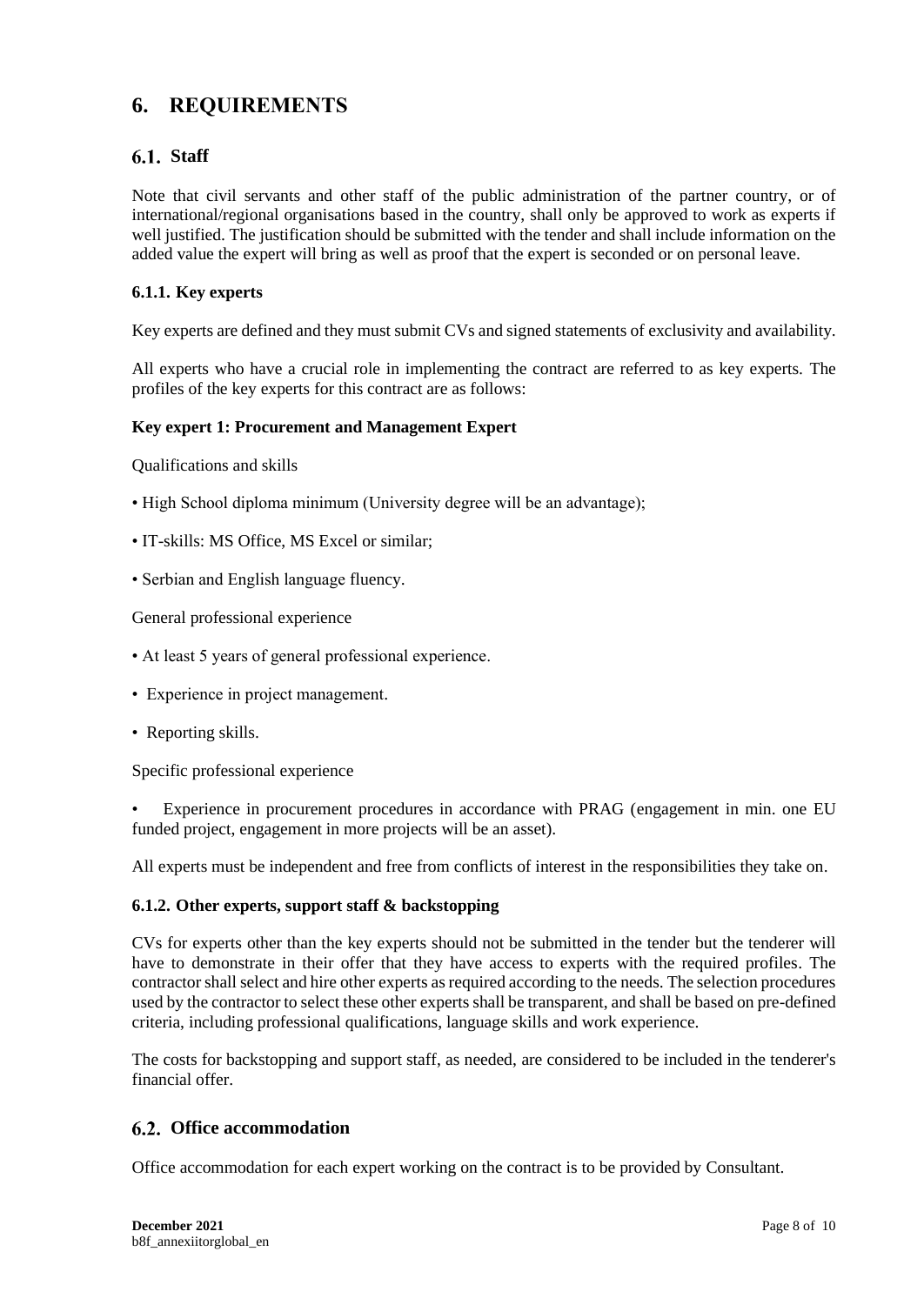## **Facilities to be provided by the contractor**

The contractor shall ensure that experts are adequately supported and equipped. In particular it must ensure that there is sufficient administrative, secretarial and interpreting provision to enable experts to concentrate on their primary responsibilities. It must also transfer funds as necessary to support their work under the contract and to ensure that its employees are paid regularly and in a timely fashion.

# **Equipment**

**No** equipment is to be purchased on behalf of the contracting authority / partner country as part of this service contract or transferred to the contracting authority / partner country at the end of this contract. Any equipment related to this contract which is to be acquired by the partner country must be purchased by means of a separate supply tender procedure.

# **7. REPORTS**

## **7.1. Reporting requirements**

The Consultant will submit the following reports in English and Serbian in one original and one copy:

- The Consultant will prepare interim report on the implementation of the tasks, at the end of the interim period:
	- 1st Interim period: from contract signature March April 2023.
	- 2nd Interim period: from March April 2023 to March April 2024.
	- 3rd Interim period: from March April 2024 to March April 2025.
	- 4th Interim period: from March April 2025 to March April 2026.

The approval of the interim reports by the Contracting Authority will be the basis for issuing interim payments as indicated in the Special Conditions. Interim reports must be provided along with the corresponding invoices.

The contractor should also submit a Final report at the end of the contract, upon all contract results have been achieved, the latest by August 2027. The approval of the final report by the Contracting Authority will be the basis for issuing final payment as indicated in the Special Conditions. The final report must be provided along with the corresponding invoice.

## **Submission and approval of reports**

The report referred to above must be submitted to the project manager identified in the contract. The project manager is responsible for approving the reports.

# **8. MONITORING AND EVALUATION**

## **Definition of indicators**

"Services provided in timely, quality and quantity manor, as required in these Terms of Reference".

## **Special requirements**